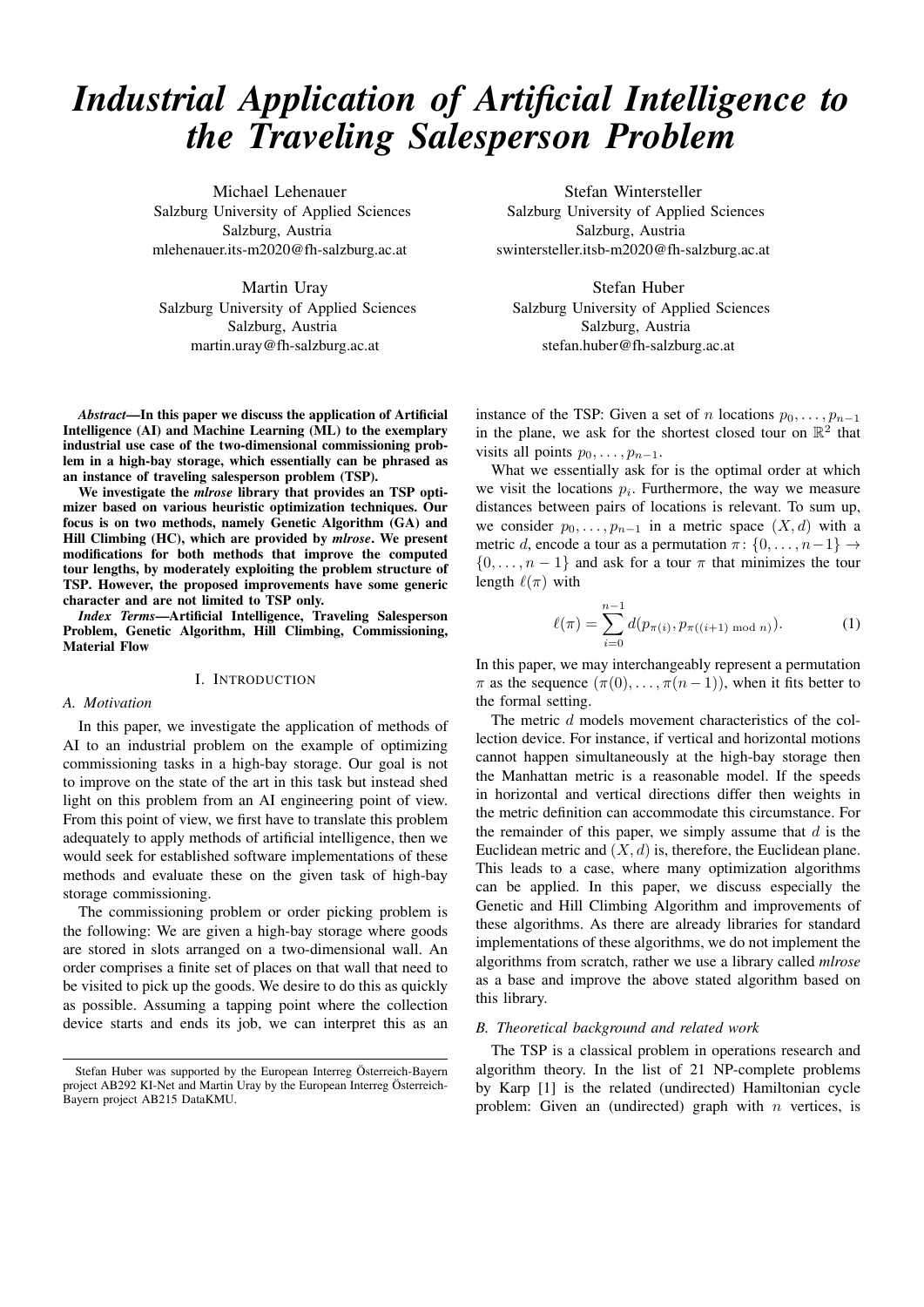

Fig. 1: Overview of solving TSP using *mlrose*, illustrated as a block diagram.

there a Hamiltonian cycle? This problem can be considered to be a special case of (the decision problem of) TSP after choosing the edge weights appropriately and hence (the decision problem of) TSP is NP-complete, too.

The Euclidean plane adds additional structure to the TSP. Although TSP in the Euclidean plane is still NP-complete, the additional structure allows for polynomial-time approximation algorithms: Mitchell [2] and Arora [3] independently presented a polynomial-time approximation scheme polynomial-time approximation scheme (PTAS) for TSP in the Euclidean plane, for which they received the Gödel prize. The algorithm by Christofides is a 1.5-approximation in the metric space [4]. While Christofides algorithm is reasonably simple to implement, it has a time complexity of  $O(n^3)$ .

Christofides algorithm is closely related to the minimum spanning tree (MST). The Euclidean MST is actually a subgraph of the Delaunay triangulation that can be computed in  $O(n \log n)$  time and possesses only  $\Theta(n)$  edges. For Euclidean TSP heuristics based on the Delaunay triangulation we refer to [5].

The TSP can be phrased as a problem of AI. Following the notation of Russel and Norvig [6], we deal with a fully observable, single-agent, deterministic, sequential, static, discrete, and known environment. As many NP-complete problems, also TSP has attracted extensive AI research, which essentially spans the full spectrum of the AI landscape, such as logic-based methods, e.g., through Satisfiability Modulo Theories (SMT), machine learning or various, often biologically inspired, optimization techniques. In this paper we will focus on the latter.

There are a few meta-heuristic algorithms out there for approaching the global minimum in a multidimensional space. Many approaches and improvements have already been made to get closer to the global minimum without letting the computation time escalate. Arash Mazidi et al. [7] have combined the Ant colony and the GA to solve a navigation routing problem. For the generation of the initial population, they have used the Ant colony algorithm and for learning and evolving every single node, they used the GA. The results of this paper were not only a better approach to

reach the global minimum, moreover, the computation time also decreased slightly in comparison to other algorithms like Particle swarm optimization or Simulated annealing. Sanchez et al. [8] have solved TSP using GA on a GPU. The method they used, was to parallelize the mutation of different nodes on different threads and CUDA blocks. This approach resulted in a significant improvement on the problems computation time. Urrutia et al. [9] have used stack data structure and dynamic programming to solve TSP. Results show that optimal solutions are obtained. Also Reinforcement Learning (RL) and supervised learning are applied for TSP [10]. With RL several variants were proposed, like a hybrid algorithm combining a GA and multi-agent RL [11] as well as Deep RL [12]. With supervised learning, variants, like recurrent neural networks [13], and more recently, also the transformer architecture [14] were proposed to solve the TSP.

A recent and comprehensive overview on TSP using AI is given by Osaba et al. [15], covering the GA. This work highlights the most notable GA crossover variants.

The HC is comprehensively described in Russel and Norvig, including several modifications to overcome issues, like plateaus or ridges [6]. Additional extensions, like Simulated Annealing, Tabu Search, the Greedy Randomize Adaptive Search Procedure, Variable Neighborhood Search, and the Iterated Local Search support to overcome the local optima problem [16].

To the best of the author's knowledge, the proposed contributions have not been covered in literature so far.

#### II. SOLVE TSP USING *mlrose*

The python package *mlrose* provides a set of randomized optimization and search algorithms to a range of different optimization problems. This paper deals with the TSP, therefore the necessary steps to solve this problem using *mlrose* will be discussed. Fig. 1 shows an overview of how to solve TSP using *mlrose*. First, a fitness function object has to be defined, which is to be maximized. In the case of the TSP, the fitness function is given by  $-\ell$ , i.e., maximizing the fitness is equivalent to minimizing the costs expressed by the tour length  $\ell(\pi)$  of a tour  $\pi$ . The *TravellingSales* class implemented by *mlrose* provides a fitness function object for that purpose. An object of this class is initialized by input an ordered list of n elements. The *evaluate* method of the *TravellingSales* class receives a state vector as an input parameter and returns the cost of the given state. The state vector is represented by a vector of  $n$  integers in the range 0 to  $n - 1$ , specifying the order in which the elements are visited. Once a fitness function object is created, it can be used as an input to an optimization problem object. This object is used to contain the relevant information about the optimization problem to be solved. The *TSPOpt* class implemented by *mlrose* is used. When initializing an object of this class, the *maximize* parameter can be used to determine whether it is a maximization or minimization problem. Finally, an optimization algorithm is selected and used to solve the problem [17]. The optimization algorithms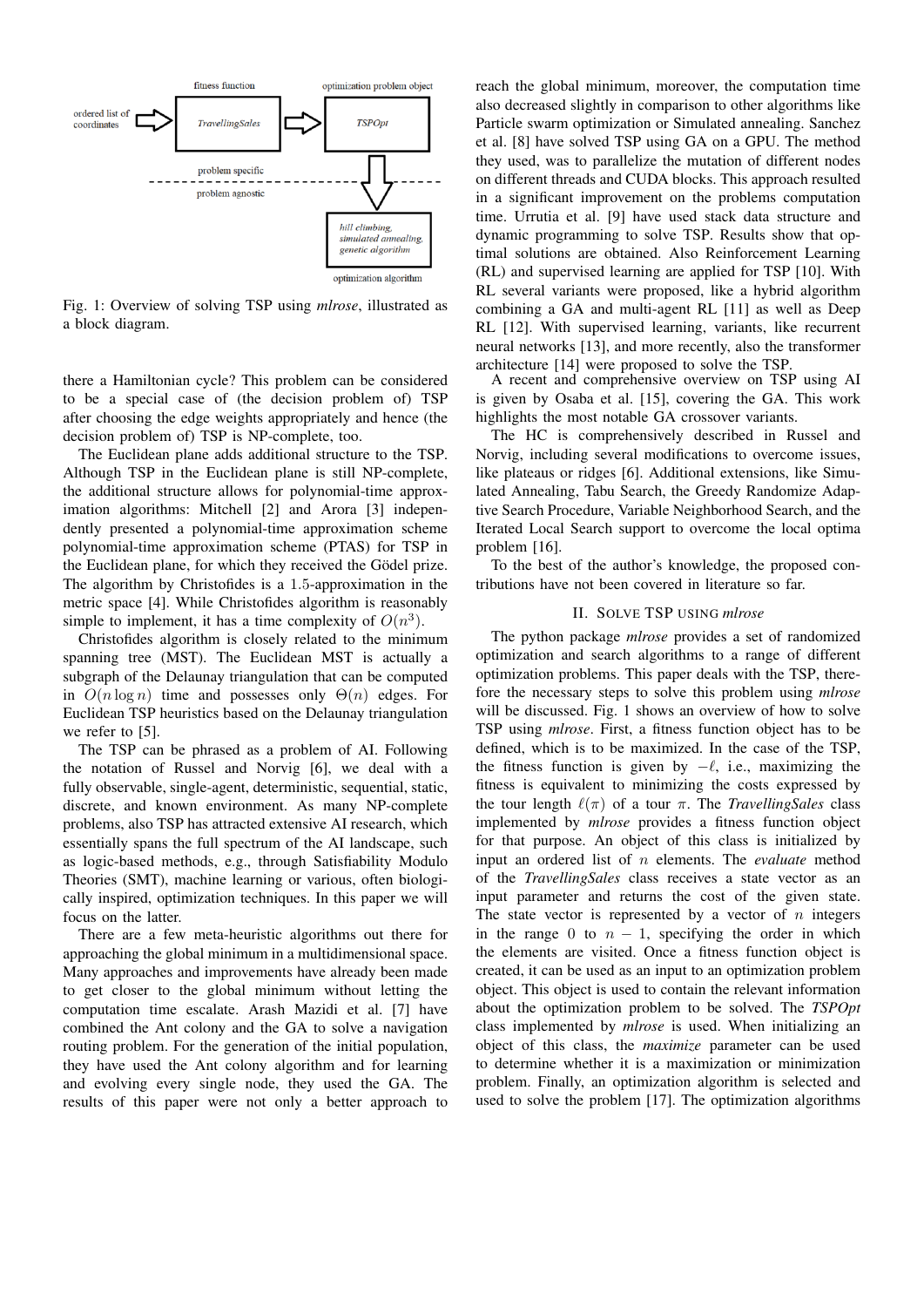

Fig. 2: Recombination of exemplary states  $\pi_1$  and  $\pi_2$  to candidate states  $\pi_3$  and  $\pi_4$ .

are problem-agnostic, while the optimization problem object and the fitness function are problem-specific. In the following sections, the randomized optimization algorithms HC and GA are introduced, weak points of the implementation of *mlrose* are pointed out and modifications are carried out to increase the performance of these algorithms.

The precalculated data set *att48* from TSPLIB [18] is used to measure the performance of the standard and the modified algorithms. This data set contains 48 cities in a coordinate system with a minimal tour length of 33523 (unit-less).

## III. GENETIC ALGORITHM (GA)

#### *A. General basics*

The GA is an optimization and search procedure that is inspired by the maxim "survival of the fittest" in natural evolution. A candidate solution (individual) is encoded by a string over some alphabet (genetic code). Individuals are modified by two genetic operators: (i) random alteration (mutation) of single individuals and (ii) recombination of two parents (crossover) to form offsprings. Given a set of individuals (population), a selection mechanism based on a fitness function together with the two genetic operators produce a sequence of populations (generations). The genetic operators promote exploration of the search space while the selection mechanism attempts to promote the survival of fit individuals over generations. The GA as implemented in *mlrose* terminates after no progress has been made for a certain number of generations or a predefined maximum number of generations.

For GA to work well, it is paramount that a reasonable genetic representation of individuals is used. In particular, the crossover operator needs to have the property that the recombination of two fit parents produces fit offsprings again, otherwise the genetic structure of fit individuals would not survive over generations and GA easily degenerates to a randomized search. Furthermore, the efficiency of GA depends on the initial population, the selection, and the recombination strategy. The mutation rate and the size of the population are hyperparameters.

#### *B. Implementation in mlrose*

*mlrose* uses the state vector representation from section II directly as genetic representation, i.e., an individual is encoded as a permutation sequence  $\pi$  of the integers  $0, \ldots, n-1$ ,

which are indices of the  $n$  locations to be visited. Recombination of a first parent  $\pi_1$  and a second parent  $\pi_2$  works as follows: The sequence  $\pi_1$  is considered to be split at a random position, the prefix of  $\pi_1$  is taken and the missing locations in the genetic string are taken from  $\pi_2$  in the order as they appear in  $\pi_2$ .

Note that TSP has the symmetry property that a solution candidate  $\pi$  and its reverse counterpart  $\pi^*$  can be considered to be the same solutions. Not only is  $\ell(\pi) = \ell(\pi^*)$  but in some sense the structure of the solution is the same. The reason behind this is that the pairwise distances between locations in the Euclidean plane (or adequate metric spaces) are invariant with respect to reflection.

However, the recombination strategy does not take this symmetry property into account. This leads to the following problem: Consider the recombination of two parents,  $\pi_1$  and  $\pi_2$ , that are reasonably similar and fit, however, their direction of traversal is essentially opposite. Then the offspring first traverses the locations like  $\pi_1$  and then continues with  $\pi_2$ that possesses the reversed direction, which likely destroys the fit solution structure displayed by  $\pi_1$  and  $\pi_2$ . That is, two fit parents produce unfit offsprings, as illustrated by Figure 2a.

As an illustrative extreme example, assume  $\pi_1$  is a globally optimal solution of TSP and  $\pi_2 = \pi_1^*$ . For sake of argument, assume  $\pi_1 = [0, 1, \dots, 7]$  and  $\pi_2 = [7, 6, \dots, 0]$  as in fig. 2a. Then the offspring  $\pi_3$  that results from a split in the middle of the genetic string would be  $\pi_3 = [0, \ldots, 3, 7, \ldots, 4]$ , which is now typically far from globally optimal, i.e.,  $\ell(\pi_3) \gg \ell(\pi_1)$ , see fig. 2a. This recombination would only not hurt if the middle of the fit tour  $\pi_1$ , where the split point of the recombination is located, would happen to be close to the start or end of  $\pi_1$ .

## *C. Modification*

To mitigate the presented issue of the recombination strategy, we would like to have a natural notion of direction of traversal of a tour, so we could figure out whether we would need to reverse the parent  $\pi_2$  before recombining it with  $\pi_1$ . But since we lack an adequate mathematical notion, we factor out the two possibilities of tour traversals of  $\pi_2$  in a different way.

When recombining  $\pi_1$  and  $\pi_2$ , we actually consider two candidate offsprings: offspring  $\pi_3$  from  $\pi_1$  and  $\pi_2$  and offspring  $\pi_4$  from  $\pi_1$  and  $\pi_2^*$ . See fig. 2b for an illustration of  $\pi_4$  for the extreme example from before and fig. 2a for  $\pi_3$ . We then compare the fitness values of the two candidate offsprings, i.e., we compare  $\ell(\pi_3)$  and  $\ell(\pi_4)$ , and keep only the better one as the recombination result. Following our observation from the previous section, we expect that one offspring of two fit parents results from a directionconforming recombination and the other does not. (Of course, it still can happen that the two parents are bad mates for other reasons, i.e., they can still be structurally insufficiently compatible.)

This way we turn the original recombination operator into a reversal-invariant recombination operator. Note that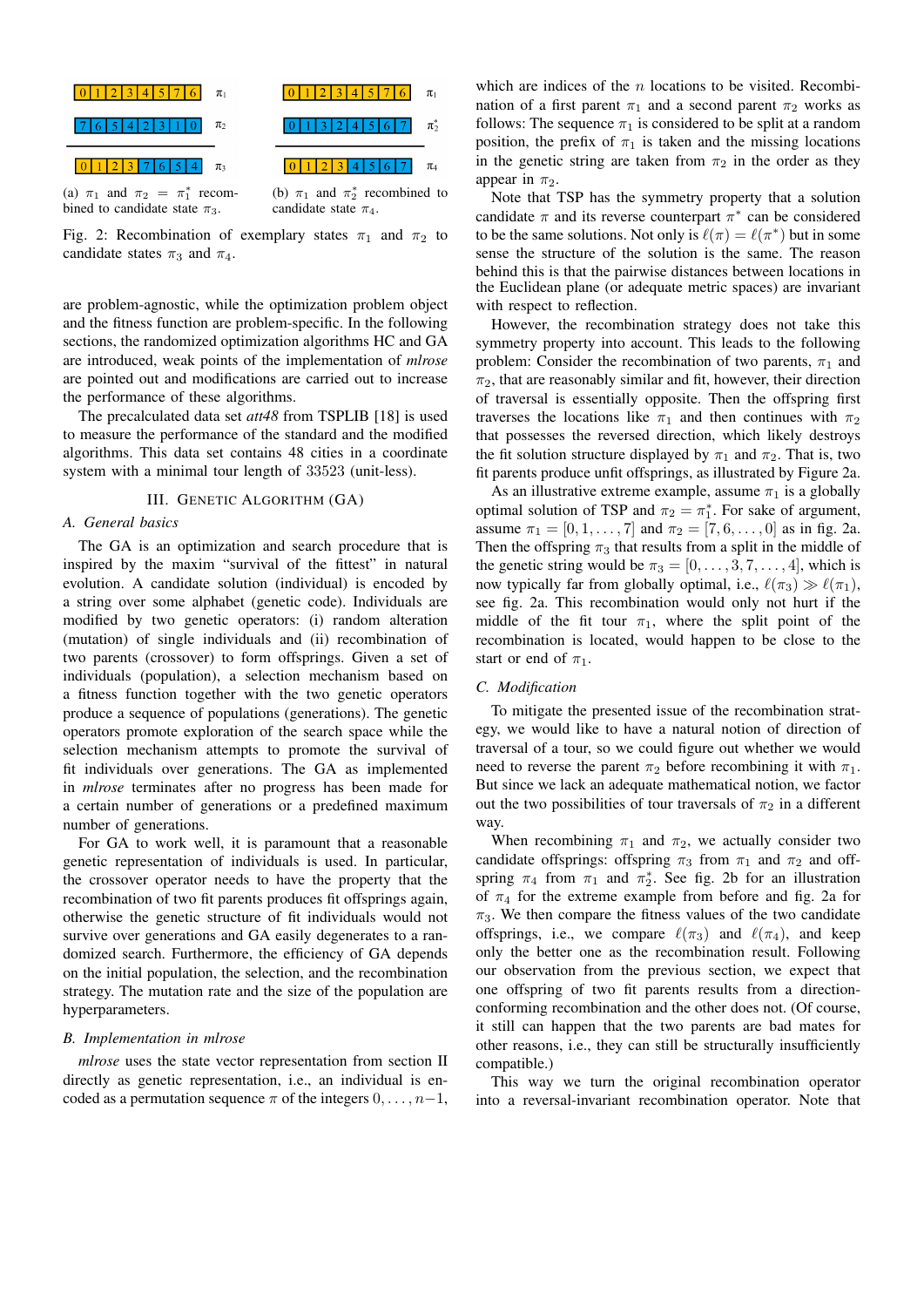

Fig. 3: Box plots on the tour lengths for the experiments with the GA. The optimal solution is depicted by the red dashed line.

our proposed recombination operator is beneficial not only for TSP, but generally for all problems with this reversal symmetry of the genetic encoding of individuals.

In literature other recombination methods, based on crossover [19], [20] and mutation [21], can be found. These recombination operators work differently, but can all be applied additionally within the proposed method, instead of the implemented recombination operator.

#### *D. Results*

An experiment was carried out over 1000 attempts to measure the performance of the modified GA in comparison with the implementation by *mlrose*. Both algorithms use a shared parameter configuration of a population size of 200 and a maximum number of 30 generations, if not stated otherwise. While we would set a small positive mutation rate in practice, the higher the mutation rate is, the closer both implementations converge to a random search. Hence, for the sake of comparison, we set the mutation rate to 0.0 for our experiment. All results visually look like Gaussian distributed (not shown in the paper) and hence the notation of mean±standard deviation is used in the following discussion.

The tour lengths of the modified and the original implementation are shown in fig. 3. The red dashed horizontal line marks the optimal solution at a tour length of 33523. The results show, that the modified GA ( $103278 \pm 3370$ ) is closer to the optimum than the original algorithm by *mlrose*  $(122714 \pm 4003)$ .

The gain in the performance by the modified algorithm is at the expense of a higher computation time. The initial algorithm by *mlrose* (5281  $\pm$  350) is faster than the modified GA  $(14505 \pm 666 \text{ ms})$ . The modification of the GA results in a mean computation slowdown by a factor of about 2.75, compared to the original implementation by *mlrose*.

For a fair comparison of the computation times between these two implementations, a configuration was empirically

determined, where both approaches perform comparably on the computation time. This evaluation uses the CPU clock time, based on a Intel Core i7-7700K (4.20 GHz). For this experiment, the population is set to 11, resulting in a computation time of  $5513 \pm 403$  ms, which is close to the result by the initial implementation by *mlrose*. The tour lengths for this configuration are shown in green in fig. 3  $(110888 \pm 3689)$ , and still performs significantly better than the original version with a larger population size of 30.

## IV. HILL CLIMBING (HC)

## *A. General basics*

HC is a simple and most widely known optimization technique, cf. [6]. When phrased as a maximization (minimization, resp.) problem of a function  $f$  over some domain, Hill Climbing moves stepwise upward (downward, resp.) along the steepest ascent (descent, resp.) until it reaches a local maximum (minimum, resp.) of  $f$ . As mentioned in section II, for TSP we minimize  $\ell$ , which equivalently means maximizing the fitness function  $f = -\ell$ . The domain is given by the transposition graph  $G = (V, E)$  over the vertex set V of permutations  $\pi$ , where E contains an edge  $(\pi, \pi')$ between vertices  $\pi$  and  $\pi'$  iff we can turn  $\pi$  into  $\pi'$  via a single transposition, i.e., the tour  $\pi'$  results from the tour  $\pi$  by swapping two locations only. Figure 4 illustrates the transposition graph G.

Given this formalization, we can speak of a neighborhood of  $\pi$  as the set of permutations adjacent to  $\pi$  within G. Note that each permutation  $\pi$  has  $\binom{n}{2}$  neighbors in G. Furthermore,  $\ell$  can be considered to be a scalar field over V with respect to which we can apply HC along the edges of  $G$ . The paths traced out by HC on the way to a local optimum within a transposition graph have been studied by Hernando et al. [22]. They show, for instance, that the distance to the local optimum is often not monotonically decreasing for various optimization problems. (However, TSP was not part of their study.)

In more detail, HC starts with a random tour  $\pi$  and calculates the cost  $\ell(\pi)$  to be minimized. Then it considers all neighbors of  $\pi$  within G and their costs. If the neighbor  $\pi'$ with minimum costs has a lower cost than  $\ell(\pi)$  then it moves to  $\pi'$  and repeats. Otherwise,  $\pi$  constitutes a local minimum and HC either terminates or restarts with a new random tour π, as implemented in *mlrose*. After a given maximum number of restarts, HC returns the best permutation found in all runs.

#### *B. Implementation in mlrose*

While vanilla HC is a simple optimization technique, various improvements are known in the literature to overcome different shortcomings, see [6] for an overview.

First of all, HC gets stuck in local optima. While this is no issue for convex (minimization) problems, the magnitude of this issue increases with the number of local optima and their respective sizes of the associated basins, i.e., the set of points from which HC ends up in a given local optimum, see also [22]. For TSP this is an issue and the *mlrose* implementation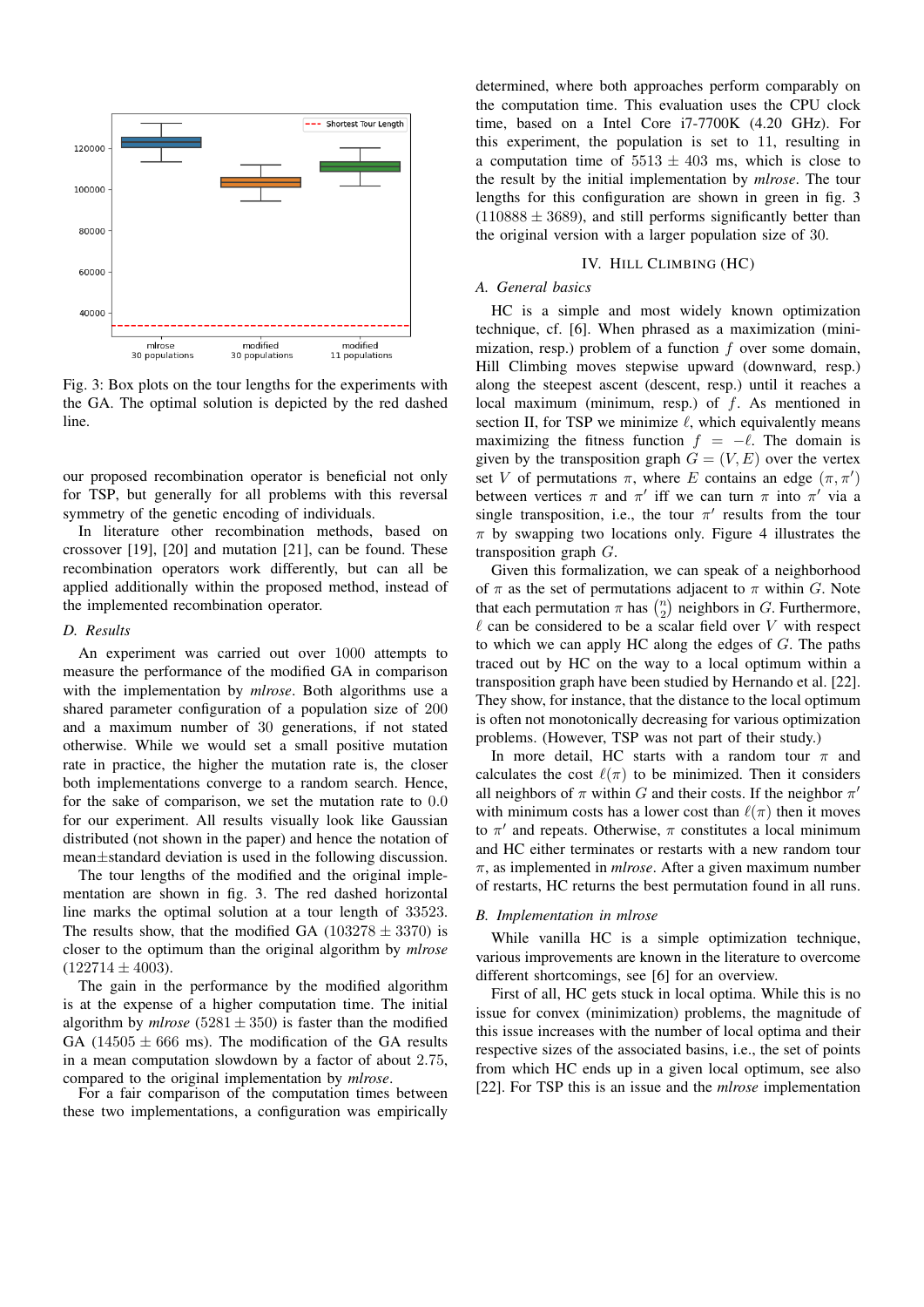

Fig. 5: Box plots on the tour lengths for the experiments with the HC. The optimal solutions is depicted by the red dashed line.



Fig. 4: Part of the transposition graph G for  $n = 4$  showing the neighborhood of the permutation 0123.

provides a restart mechanism to mitigate this. A loosely related issue is the presence of ridges where local optima are sort of arranged at a string.

A second well-known issue for HC is the existence of plateaus, i.e., subregions of the domain where the fitness function is constant such that HC is no uphill direction. A mitigation to this issue is to allow a certain number of sideways moves [6] to cross the plateau for the lucky case that an uphill direction does indeed exist at the boundary of the plateau. No such mechanism is implemented in *mlrose*. On the other hand, for TSP it is very unlikely that the best neighbor  $\pi'$  of a permutation  $\pi$  would have the same fitness (tour length) although  $\pi$  and  $\pi'$  differ by a transposition. That is, it is unlikely that the tour length stays the same after swapping two locations.

## *C. Modification*

From the discussion in the previous section, we take away that local optima are the prominent issue for HC on TSP in *mlrose*. In topography, we have the notion of the prominence of a mountain. Vaguely speaking, it tells how far we need to go down from a local maximum to a shoulder from which we can pursue an ascending path that exceeds this local maximum. A more precise notion is given by the persistence of the local maximum in the super-level set filtration in the field of persistent homology, see Huber [23].

Here a natural measure for the prominence of a local maximum is the number of steps in the transposition graph. A prominence of  $k$  means that we have to admit  $k$  downward steps from a local maximum until we can pursue an ascending path that allows us to escape the local maximum.

In the *mlrose* implementation, HC is already stuck at local maxima with a prominence of only 1, and it would resort to a restart. Our modification simply allows for a single downward step from local maxima to overcome local maxima of prominence 1. If the following step would lead us back to the old local maximum, we terminate this run and apply a restart as the original version. More generally, we simply keep a data structure of previously visited permutations to disallow cycles in the paths traced by HC.

This modification leads to another advantage: In the course of restarts, a series of Hill Climbing searches from randomly generated starting points is performed. After a restart, if the algorithm reaches a state that was visited in a previous trial, the Hill Climbing implemented by *mlrose* will take the same path again and will reach the very same local minimum again. The modified algorithm terminates after an already visited state is reached, which constitutes an early out optimization.

#### *D. Results*

An experiment over 1000 attempts was performed to measure the performance of the modified HC in comparison with the HC implementation by *mlrose*. The tour lengths of the modified algorithm and the HC implemented by *mlrose* using 0 and 1 restarts are shown in fig. 5. The results again look visually rather Gaussian distributed (not shown in the paper), such that we use the notation of mean±standard deviation in the following. The red dashed horizontal line again marks the optimal tour length of 33523.

With 1 restart, the modified algorithm performs best  $(45420 \pm 3340)$ , while the implementation by *mlrose* has a slightly higher overall tour length  $(46438 \pm 3427)$ , which is expected since the modified version effectively extends the exploration.

For further comparison, the restarts parameter of both algorithms (standard HC implementation and modified) are limited to 0 to test the performance against the default configuration of *mlrose*. Here the improvement of the modified version  $(47944 \pm 4348)$  (red) over the original version  $(50263 \pm 4498)$  (green) becomes more significant.

The modification influences on the computing time as the modified algorithm is slightly slower  $(36588 \pm 4243 \text{ ms})$  than the HC implemented by  $mlrose$  (34128  $\pm$  3956 ms). Similar, the results for the experiments with 0 restarts. The modified algorithm has a higher computing time  $(18273 \pm 2980 \text{ ms})$